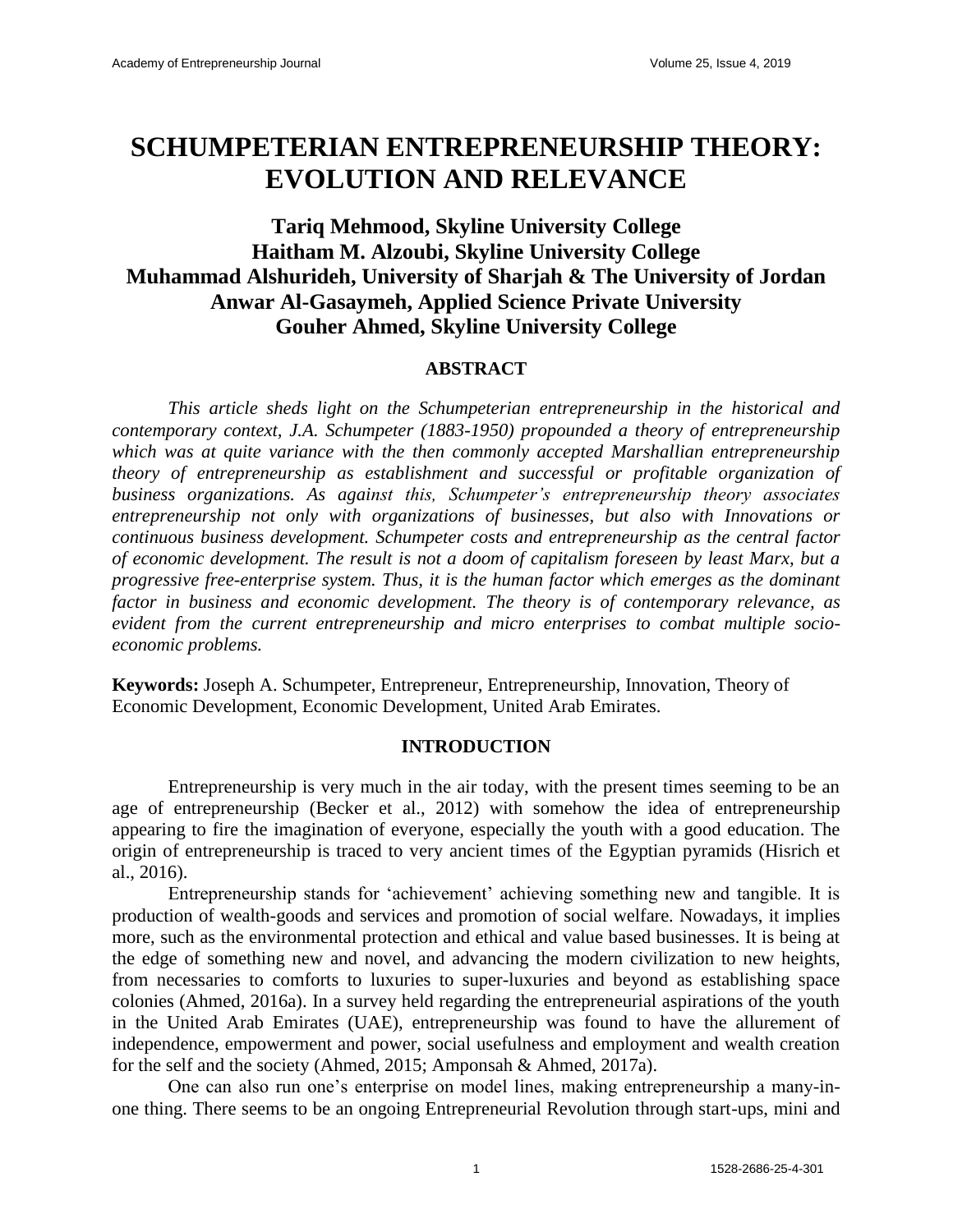micro-enterprises and Nano technologies and products. It is a means for economic development and poverty alleviation. It is a vehicle for self and wage employment, and a 24/7/365 occupation, and a means of business empire building of which, for example, Amazon and Ali Baba seem good example. There are almost every day instances of people given up well paid and well settled careers and opting for uncertain entrepreneurial careers, turning into entrepreneurs and taking up entrepreneurship.

"*The word entrepreneur is French and literally translated, means 'between-taker' or gobetween*" (Hisrich et al., 2019). More appropriately, an entrepreneur, whose business is entrepreneurship is a "*go-getter*", the person who moves the business world forward and making it more productive, cost efficient, economical and abundant. Entrepreneurship is dynamic risktaking, creative growth-oriented behavior. And "*An entrepreneur is willing to pursue opportunities in situations others view as problems or threats*" (Schermerhorn Jr, 2008).

In the history of entrepreneurship, a very important name is Joseph Alois Schumpeter (1883-1950), who at the beginning of the 20th century had propounded a profound theory or model of entrepreneurship, which is regarded as a breakthrough in entrepreneurship theory (Boyle, 2017). Even after more than a century of its formulation, Schumpeter's theory/model of entrepreneurship holds great interest, as the forerunner of subsequent entrepreneurship model with their emphasis on entrepreneurship as varied business activity–planning, organization of financing, production etc. And, above all, taking responsibility of business success and failure.

Schumpeter's entrepreneurship model is credited to be a dynamic one, which is associated with Innovations of new products and processes. Hence, this paper is an attempt at bringing out the background and essence of Schumpeter's pioneering entrepreneurship model, and its enduring importance and relevance, and also the policy implication of the Schumpeterian entrepreneurship model. After more than a century of its existence, the model is need of an evaluation, stock-taking, to see whether the model is of contemporary importance.

# **LITERATURE REVIEW**

# **Objectives and Methodology (O & M):**

The objectives of the study are (i) to understand the background of Schumpeterian entrepreneurship model (ii) to pinpoint the essence of the Schumpeterian entrepreneurship model (iii) to evaluate the Schumpeterian entrepreneurship model in the context of the contemporary business environment, and (iv) to draw policy lessons from the model. Methodologically, the study takes a historical and contemporary view of the Schumpeterian entrepreneurship theory, which is at the Centre of his classic and more than 100 years. Theory of Economic Development, interest in which appears to be abiding (Becker & Knudsen, 2002).

In a dynamic economic setting, interest in economic development is never failing. How does the Schumpeterian help economic development? What is the essence of entrepreneurship, according to Schumpeter?

Economic development is known to be a function of land, labor, capital and organization or entrepreneurship, as the factors of production of goods and services, the total of which makes up GDP-Gross Domestic Product. Among the factors of production, the entrepreneurship factor, according to Schumpeter, has a seeming 'midas-touch' the entrepreneurship factor is the most active and dynamic one, which has an 'innovative' trait-which no other factor of production has.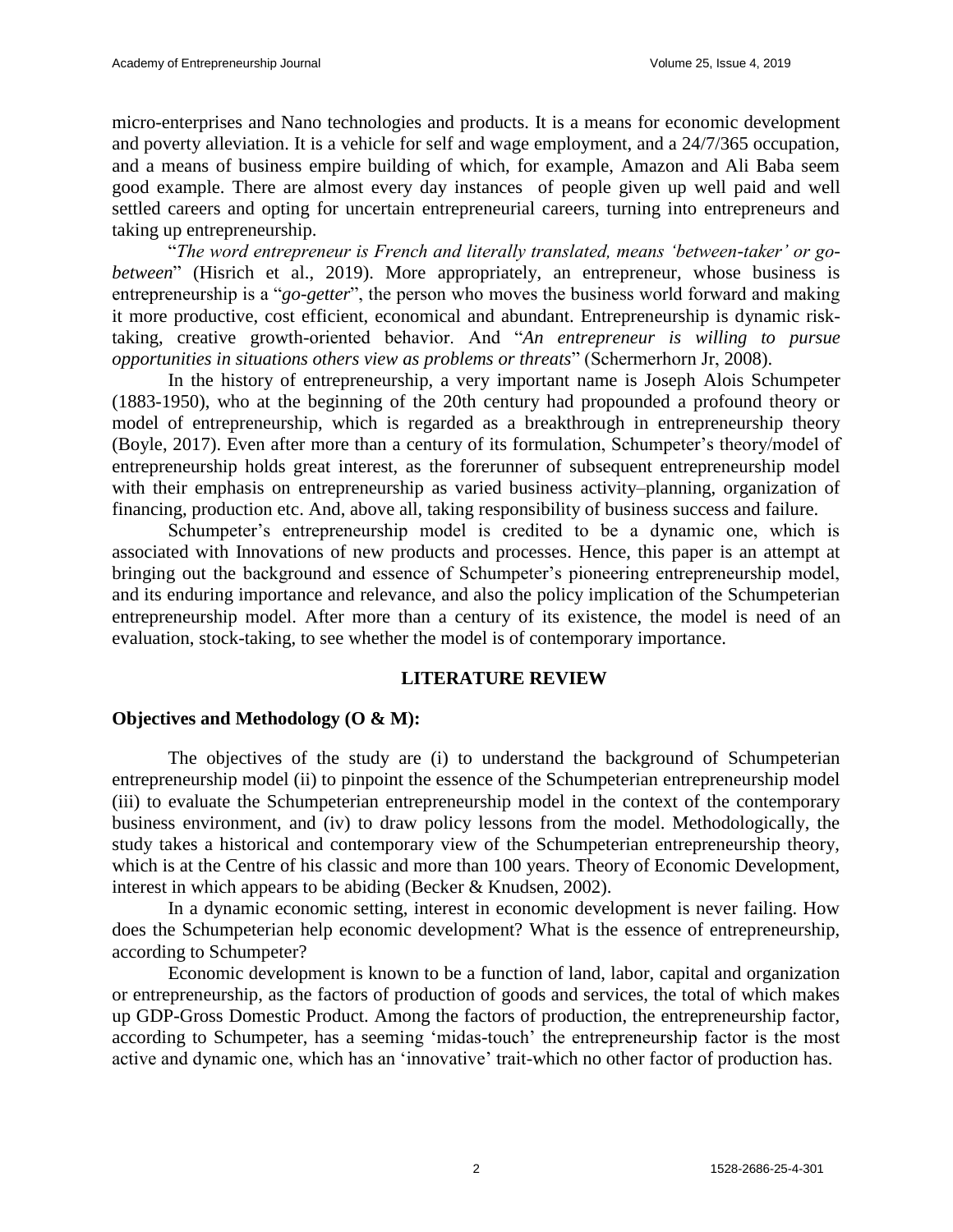#### **Rationale**

The Rationale for understanding this modest but in a small way significant study is to drive Innovations is at the heart of economic development of the underdeveloped and developing nations, which are still many. Thus, the need is to take a historical and contemporary view of the entrepreneurship problem, and see whether Schumpeter's entrepreneurship theory gives a correct understanding of entrepreneurship and its rising importance.

#### **Layout**

The study is organized on the following lines hence after, Introduction, Objectives and Methodology, Economic Development, Smiths-Ricardo-Malthus and Marxism economic development, Schumpeter Theory of Economic Development, Schumpeter Entrepreneurship Theory, Relevance of Schumpeter Entrepreneurship Theory, Policy Implications, Conclusion.

Entrepreneurship is the core of Schumpeter's theory of Economic Development, as the dynamic factor of economic development. It is also the means of efficient use of resources or factors of production and production improvements.

#### **ECONOMIC DEVELOPMENT**

Economic development or growth is for-ever increase in national and per-capita income which are the sources of consumption and human welfare (Kindelberger, 1977). The imperatives of economic development are as population growth, poverty unemployment, and economic inequalities. Economic development is human transfer for nation from a state of low consumption to high consumption, and from poverty to plenty. According to Rostow (1962) the end of economic development is mass consumption, which is production and consumption of goods in abundance which was the stage reached by the American economy alone at the time of the publication of Rostow's seminal work on economics. Hence, United States of America holds a great allurement for many from all over the world, especially for the people of underdeveloped and developing countries for whom the USA is a dream land to enter into (Ahmed, 2018).

There is, in-fact a race for economic development among different nations, India, for example, with a 21.9 per cent of poverty, 1.353 billion population in 2018, and is intent on building a \$5 trillion economy by 2024, from the present \$3 trillion one. The young United Arab Emirates (UAE) since its formation in 1971, from a smalltime economy of \$2 billion has developed an economy worth \$414 billion for a population of 9.63 million in year 2018 (The World bank, 2019). It is propelling towards \$1 trillion economy. The UAE is an entrepreneurial state, as the owner of a number of enterprises.

There are many theories of economic development, both prior to after Schumpeter (Adelman, 1966).

#### **PRE-SCHUMPETER ECONOMIC DEVELOPMENT THEORIES**

These are the Smith, Ricardo, Malthus and Marx who have been hailed as worldly philosophers (Heilbroner, 1986) of these, Adam Smith (1723-90) regarded as the father of economics of the age of development commencing with the Industrial Revolution (1760-1830) in England. Smith's classic development text is the Wealth of Nations (1776), which echoes Laissez-faire or free market principles of development (Smith, 1776). His development enabler is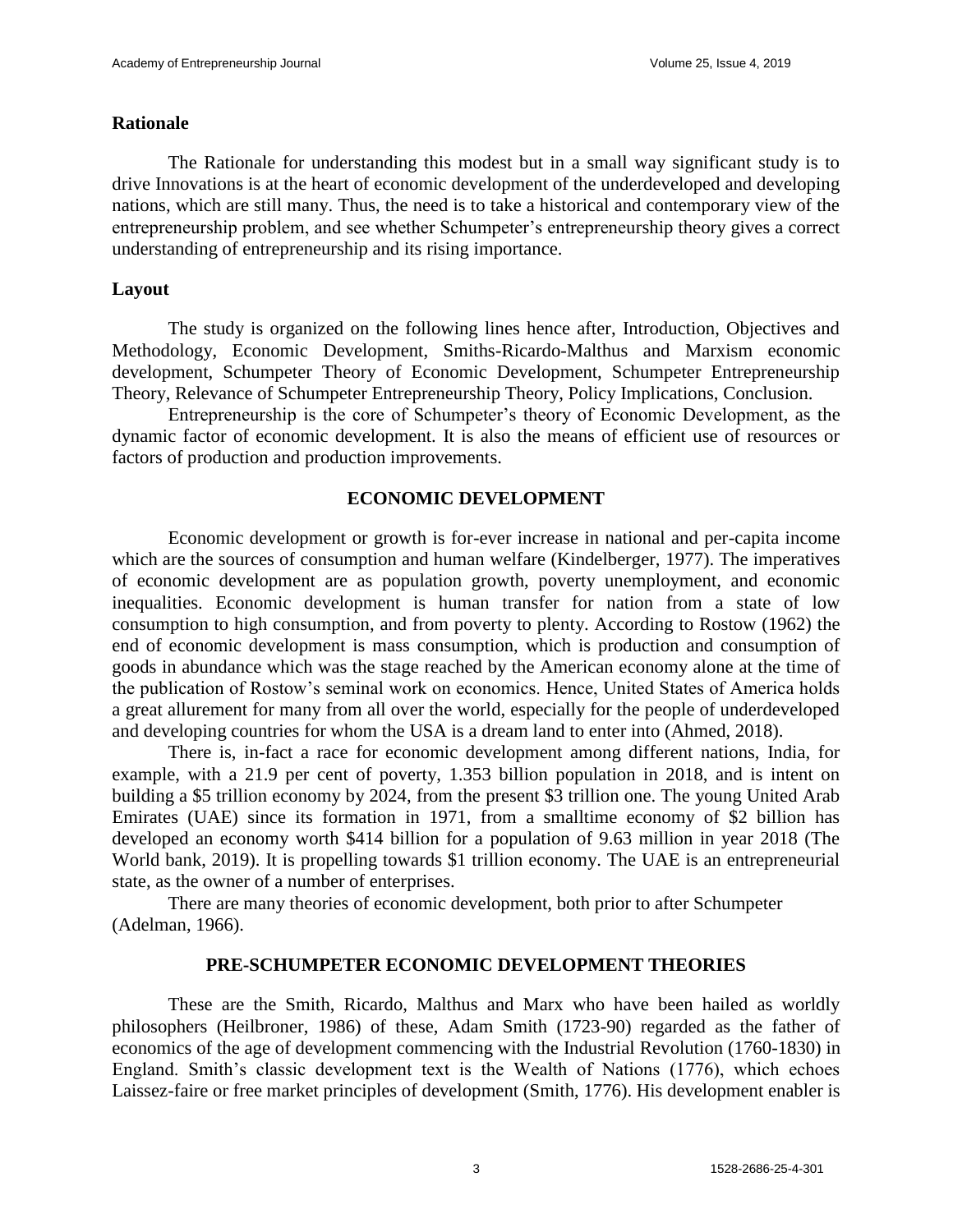the famous 'Invisible hand', in the form of price-mechanism which takes care of the production of goods and services and economic development over time on its own without any external and or and interference. The key to development is 'division of labor specialization' Smith Laissez faire theory of economic development, which exposes free enterprises and free trade, has still wide acceptance under the WTO (1995) economic and trade regime (Paul, 2018).

Smith's is a very optimistic theory of economic and business development based on the five pillars of division of labor, specialization, free enterprise, free trade and a convenient tax system, and a supportive state/government. An interesting question that arises is whether the market of free enterprise has any solution to poverty yes, according to Prahalad (2010), as event MNCs can profitably produce goods and services for the purpose of the poor, who together have a sizable purchasing power.

However, the economic development was not felt to be so flawless and smooth sailing as theorized by Smith by David Ricardo (1772-1883), and Thomas Robert Malthus (1766-1834), whose felt road blocks to Smith's smooth way of growth of wealth and welfare were scarce land and over-population respectively, that keep economic condition of people at the bare substance level (Ricardo, 1817; Malthus, 1769). To this, Marx (1861) added the prospect of the collapse of capitalism through a proletariat uprising or Revolution, which in fact happened in Russia in 1917, into this depressing scenario of the crisis of capitalism enters J.A. Schumpeter's, ushering in what may be called the Entrepreneurial Age of Economic Development or New Age of Economic Development (Gierseh, 1984).

# **SCHUMPETER'S THEORY OF ECONOMIC DEVELOPMENT**

It is interesting to note that, Joseph Alois Schumpeter (1883-1950) was born in the year of death of Karl Marx (1818-83) in Austria, then an Empire under the Hapsburgus, and had educational and work experience in Austria, Germany, and United States of America. In the USA, he was at Harvard University from 1935-1950. At Harvard, he had students like Paul Samuelson and Jan Tinbergen who later on became Nobel Laurates in Economics in the year 1969 & 1970.

His first and major work was on Theory of Economic Development (TED) published in 1912, the revised version (1926) of which was translated into English in 1934 (Schumpeter, 1934; Schumpeter, 1912). Theory of Economic Development is an anti-thesis Marx's Das Kapital. For, capitalism never collapses, but develops from strength to strength propelled by innovative entrepreneurs, who through their stream of innovations take the economy ever forward, with the such thing as a doomsday or proletarian revolutions. In-fact, in his almost last major work (Schumpeter-1942) had predicted that 'Capitalism would evolve gradually into socialism' (Penguin, 1983). And, not proletariat dictatorship, but Democracy would be the future, lot of capitalism. This prediction has been noted to have been proved long back in the case of the USA (Brandes, 1976).

Schumpeter was a great admirer of capitalism and made sure of its possibilities of development (Adelman, 1961). Capitalism, according to Schumpeter, is an ever revolving and progressive system, which appears to have more than proved with countries like India previously committed to some sort of statesism turning to free-market economies (Ahmed, 2017). China's turn to marketism with GDP<\$1 trillion in 1978 and its subsistence rise to be No. 2 economic power with a GDP of \$13.6 trillion and a population of 1.393 billion is to well-known to be recounted here (The World bank, 2019). Today, China is too ardent exponent of free trade tussle with the USA.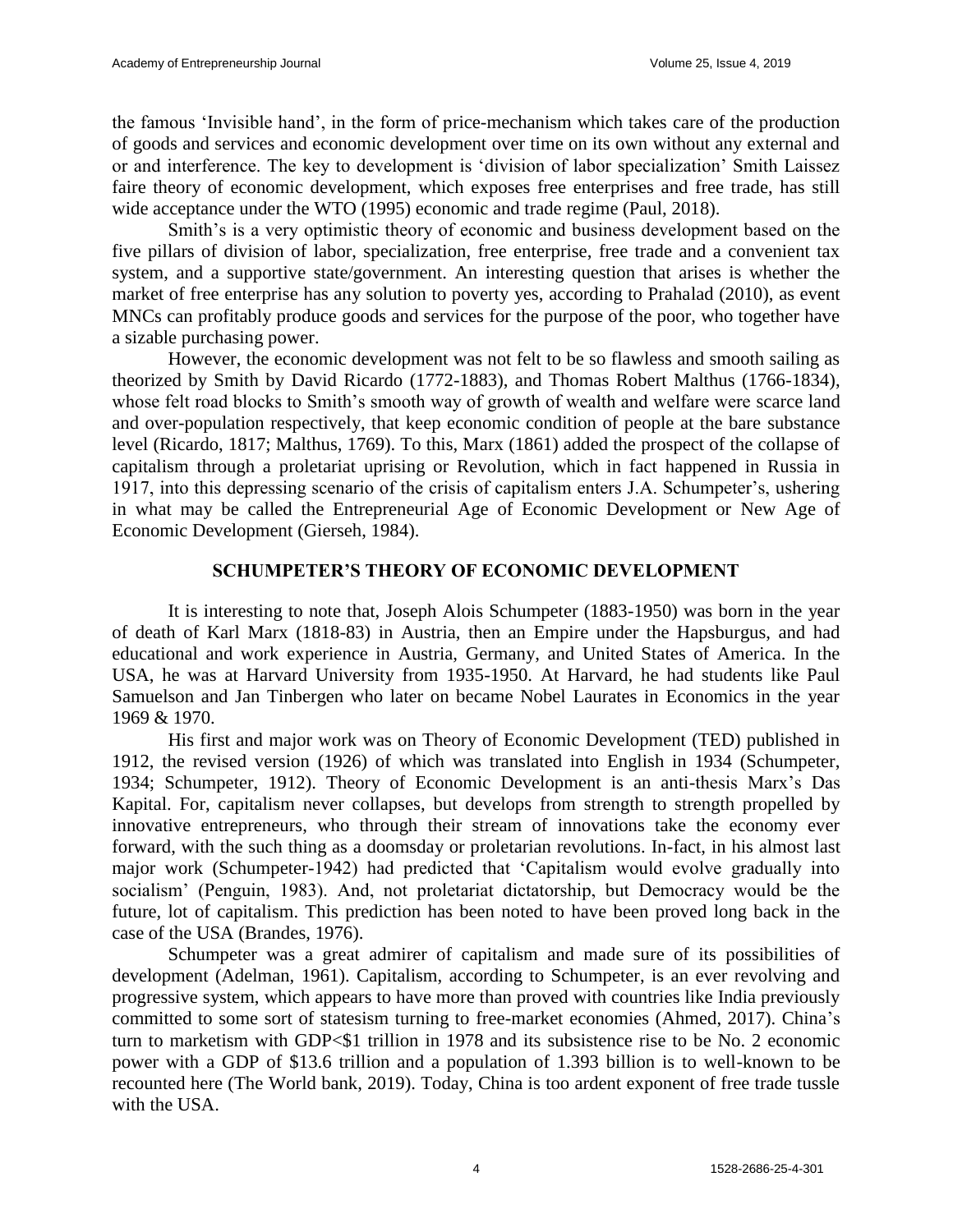"….. *Schumpeter's analysis offers penetrating analysis into the dynamics of the capitalist system. In fact, the two concepts of "Innovation" and "Entrepreneur" which he evolved have now become powerful tools to interpret the process of economic development in the earlier phases of capitalism*" (Misra & Puri, 1983).

Thus, in the factors of land, labor, capital and organization or Entrepreneurship comes to occupy central place in the process of production and economic development in the Schumpeterian system. In what follows, the Schumpeterian entrepreneurship theory or model is presented and evaluated in historical and contemporary context.

## **SCHUMPETER ENTREPRENEURSHIP**

In the history of entrepreneurship, Schumpeter's entrepreneurship appears to be a turning point (Schumpeter, 1949). For, Schumpeter's entrepreneurship is more than entrepreneurship of simply up setting businesses and running them successfully or probably which is statics or stagnant view of entrepreneurship. The source of Schumpeter's theory is his classic text, The Theory of Economic Development that heralded a new era of economic development through entrepreneurship. According to this, the free enterprise system is quite enterprising and dynamic, forever scaling higher and higher heights of business through new products and services (Ghannajeh et al., 2015; Ahmed, 2016c). Entrepreneurship is the engine of growth, and represents a stream of Innovations.

"*Schumpeter emphasized the role of the innovator-be-, the innovator, the developer, the promoter, the person who initiatives and recognizes technical improvements and who succeeds in getting them introduced*" (Samuelson, 1980). The inventor in business terms is the entrepreneur whose function is entrepreneurship, which is the spring of all business innovations and improvements, and the main source economic development (Samuelson, 1980). Thus, the sequence of economic development is entrepreneur entrepreneurship innovations business and economic development. Innovate or perish is 'Schumpeter's ideology. The reward for entrepreneurship is profit.

In the entrepreneurs, "...*there is the will to conquer the impulse to fight, to prove oneself superior to others, to succeed for the sake, not of the fruits of success, but of success itself… or simply of exercising one's energy or ingenuity*" (Schumpeter 1969). Further, it is noted, "*Because being an entrepreneur is not a profession and as a result not a lasting condition, entrepreneurs do not form a social class in the technical sense, as, for example, land owners or capitalists or workman do. Of course, the entrepreneurial function will lead to certain class positions for the successful entrepreneur and his family*" (Schumpeter 1969). For, "*like the Marxian capitalist, who accumulates for the sake of accumulation, the Schumpeterian innovator, innovates, at least in part, for the sale of innovating*" (Adelman, 1961).

The soul of Schumpeterian entrepreneurship is innovation (s), which is "*The introduction of something new-a new idea, method or device*". Innovation is the key to the economic development of any company, region of the country, or country itself. As technologies change, old products decrease in scales and old industries dwindle. Inventions and innovators are the building blocks of the future of any economic unit. Thomas Edison reportedly said that innovative genius is "*1 per cent inspiration and 99 per cent perspiration*" (Hisrich et al., 2019). Innovation keep enterprises flouting and advancing (Peters, 1997).

The companies must be on forever look out for new business opportunities of new factors, processes, products are (Drucker, 1999). The rewards for entrepreneurial efforts of organization and innovation is profit and public acclaim. But, the Schumpeterian entrepreneur is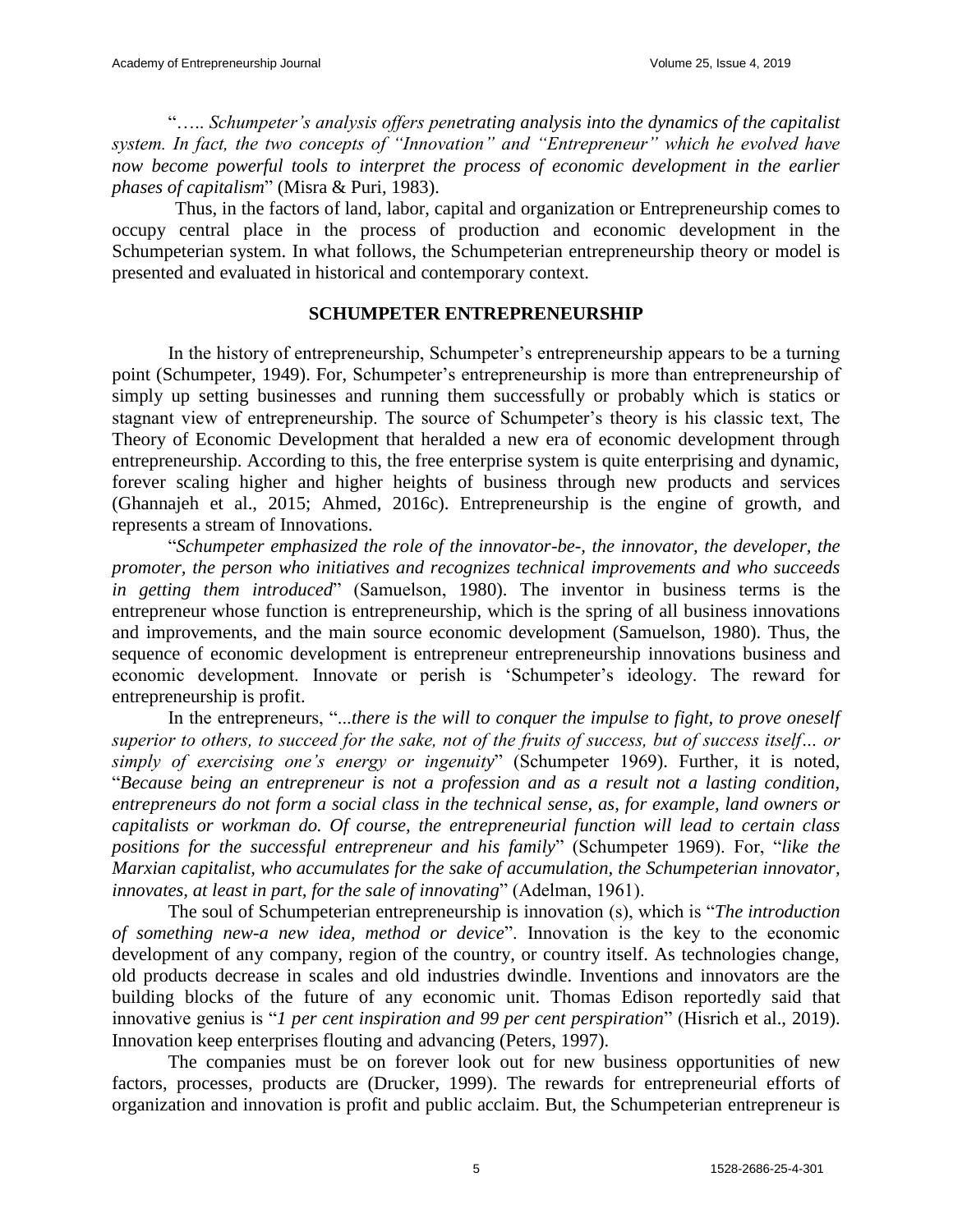not simply an Economic, Management or Home Entrepreneurs (O'Boyle, 2017). That is, entrepreneurs are not just moved by profit motive as there are higher and non-peculiar values behind entrepreneurial accomplishments and innovations. There may be higher values of accomplishment, social welfare and poverty eradication or helping the poor.

# **DYNAMIC AND CREDIT FINANCE**

Schumpeterian entrepreneurship which is associated with innovations, which are changes in overtime of raw materials', machinery, labor and finances, products etc., is quite an active or dynamic concept. It stands for creativity and change.

"*Entrepreneurship is dynamic risk-taking creative, growth oriented behavior*" (Schermerhorn & Bachrach, 2020). It stands for change over time and space Entrepreneurship changes organizational picture from time-to-time (Ahmed, 2016b). Innovation is the process of taking a new idea and putting it into practice and innovations pertain to every aspect of business, namely, processes, products, organization, etc. (Schumpeter, 1934)

Entrepreneurship in Schumpeter's system, is greatly facilitated by bank credit (Mishra & Puri, 1991; Puri & Misra, 1995), banks or commercial being the reservoirs of public deposits and Purveyors of to all productive enterprises. There are, therefore, no financial hurdles to entrepreneurship and implementation of its innovations. Significantly, according to Schumpeter, financing entrepreneurs and their enterprises and innovations is financing economic development and thereby employment and income growth that result in higher consumption and welfare (Schumpeter 1934) Schumpeter's entrepreneurship model is extraordinary in the sense that it takes care of the wherewithal's of entrepreneurship. It is also a win situation or case for banks that in entrepreneurs and their enterprises and entrepreneurship they have steady, productive and dynamic customers.

Schumpeterian Entrepreneurship, in sum, is an agent of economic and business change through a stream of innovations or inventions and improvements, which are multi-dimensionaltechnical, organizational, products, marketing, etc. (Schumpeter, 1934). As well expressed by Adelman, "…. *Like the Marxian Capitalist, who accumulates for the sake of accumulation, the Schumpeterian innovator innovates, at least in part, of the sake of innovating*". (Adelman, 1961). According to Schumpeter Capitalism and Democracy have eternal springs of development mainly in the form of entrepreneurs (Schumpeter's, 1942).

The Schumpeterian theory is very much in evidence in the operation of business, small, medium and large, which is forever at business improvements to add to their revenues, profits and market valuation. As a result, some companies like Amazon, Apple, and Microsoft have crossed to \$1trillion in market valuation or worth (Monica, 2019).

# **CREDIT CRISIS**

It is a different thing that from the experience of the global financial crisis of 2008 banks appear to have gone astray from their basic principles of productive, secure, and profitable credit and advances to indulge in sub-prime or risky and doubtful financing (Ahmed, 2012 & 2013; Al-Jarrah et al., 2012). It is high time to re-establish a firm link between banking and entrepreneurship. Besides banks, today, there are angel investors and venture capitalists with ample funds to invest in start-ups that are taking e-ship to higher and newer heights. In India, for example, no less than an industrialist than Ratan Tata of the iconic Tata Group has turned out to be an angel investor in Startups, in his personal or individual capacity of investing in a new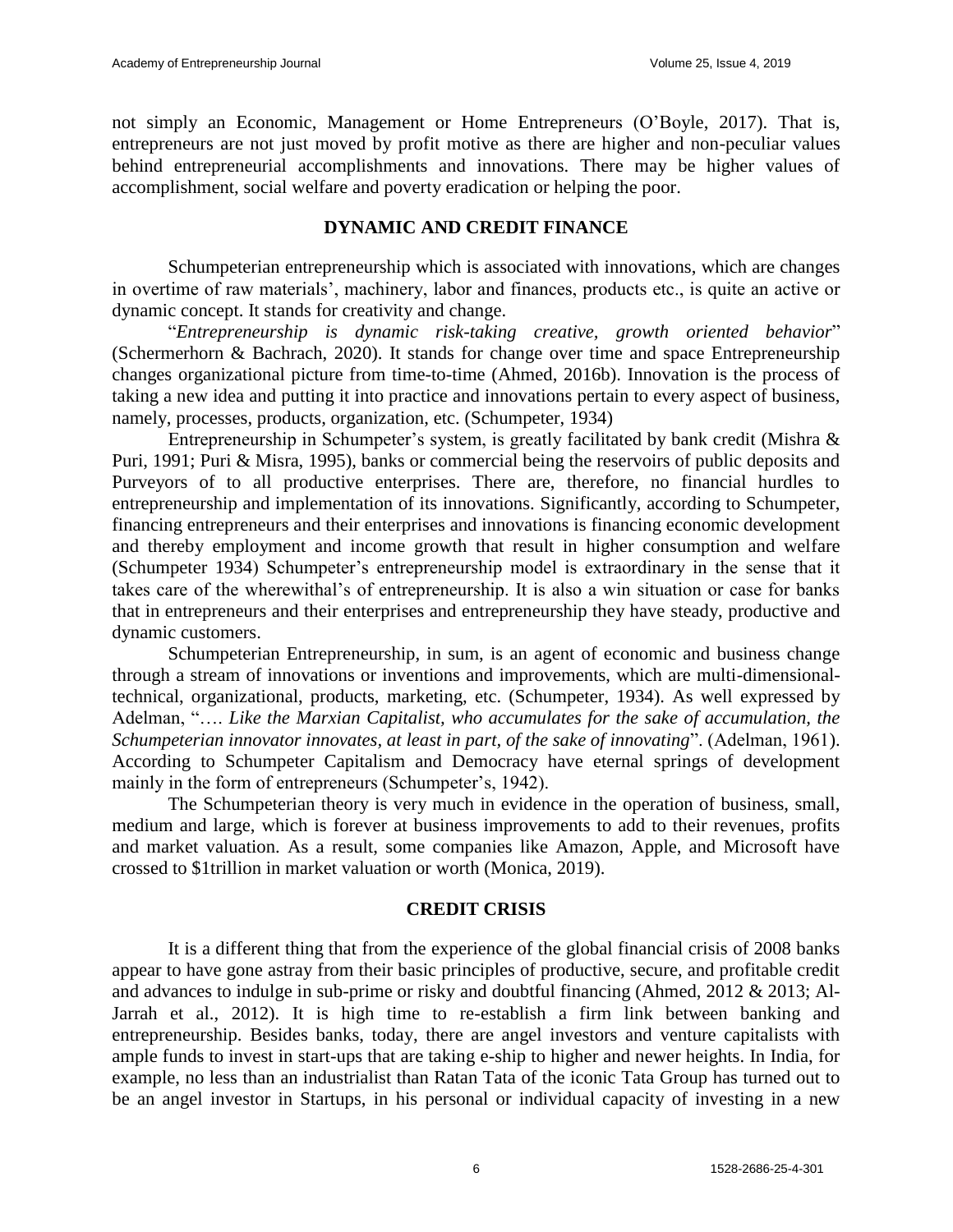healthcare venture. There is also the new phenomenon of crowdfunding to finance social entrepreneurship projects which are intended for some social good.

It is the dynamic and innovative nature of entrepreneurship which has met with much appreciation by Warren Buffett in the context of American entrepreneurs (Thomas, 2017). In India many youngsters, with a good education at home and abroad and in corporate employment bright prospects of making good money and comfortable living, are taking to entrepreneurship because of its adventurous and inventive nature and its contribution to social good and economic development of yet their poverty ridden country in a significant measure.

Women are also increasingly taking to Entrepreneurship with the intention of innovating or doing something new, giving a new and extended life to the Schumpeterian entrepreneurship model. There is, in-fact, a sort of Schumpeterian revolution with the markets being flooded by new technologies new materials, new products, new services (Sally, 2019).

# **EVOLUTION AND ENDURANCE**

Schumpeter's entrepreneurship model, first propounded in 1912 as the main thrust of this theory of economic development, with more than a century of life-time, has proved itself to be an enduring and proven entrepreneurship model. The post Marx age is not a witnessed to any dire poverty, but plenty (Rostow, 1962). There are innovations too in the field of Management for a better business world (Wren & Greenwood, 1998). Among other things, business management appear to become more democratic and more considerate of their employees for example, customer relation management is the first of focus of managements all over. Presently, there seems to be a golden age of Entrepreneurship and Innovation (Perez, 2003; Amponsah & Ahmed, 2017b).

# **NEO-SCHUMPETERIAN ENTREPRENEURSHIP MODEL**

Historically, the path of business and economic development has been found to be path of innovative entrepreneurship and innovations sketched by Schumpeter (Bodrozic & Adler, 2018). Bodrozic and Adler, in their Neo-Schumpeterian model, link the technological 'revolutions' of water power and Iron, steam power and railways, steel and electric power. Automobiles and oil and computers and telecommunications over the 18th and 19th, and 20th centuries with the momentous onset of the ages of steel, railways, automobiles, and computers and Information technology, making sea-changes in the business and economic conditions and in lives and living conditions.

Innovations in management methods have been termed as neo-Schumpeterianism or Schumpeter entrepreneurship. Over the years, entrepreneurship in the Schumpeterian sense of accomplishing something novel and continuous improvement and social imbalances, has turned into a means of women (Gates, 2019). At the same, doubts are also expressed whether entrepreneurial creativity is being channeled into wrong direction (Litan & Hathaway, 2017). Entrepreneurship, according to Baulmol (1990) can be productive, unproductive and destructive.

'Risk', with which entrepreneurship is very much associated in the traditional economic theory, is not a problem in the Schumpeterian in the neo-Schumpeterian one. For the Schumpeterian entrepreneur is nor-averse to risk-taking. Schumpeterian entrepreneurship theory explain the bursts of entrepreneurship all over, and ongoing sort of Entrepreneurial Revolution very-much in evidence, all-over. Among others, IBM (1911), HP (1939), Microsoft (1970),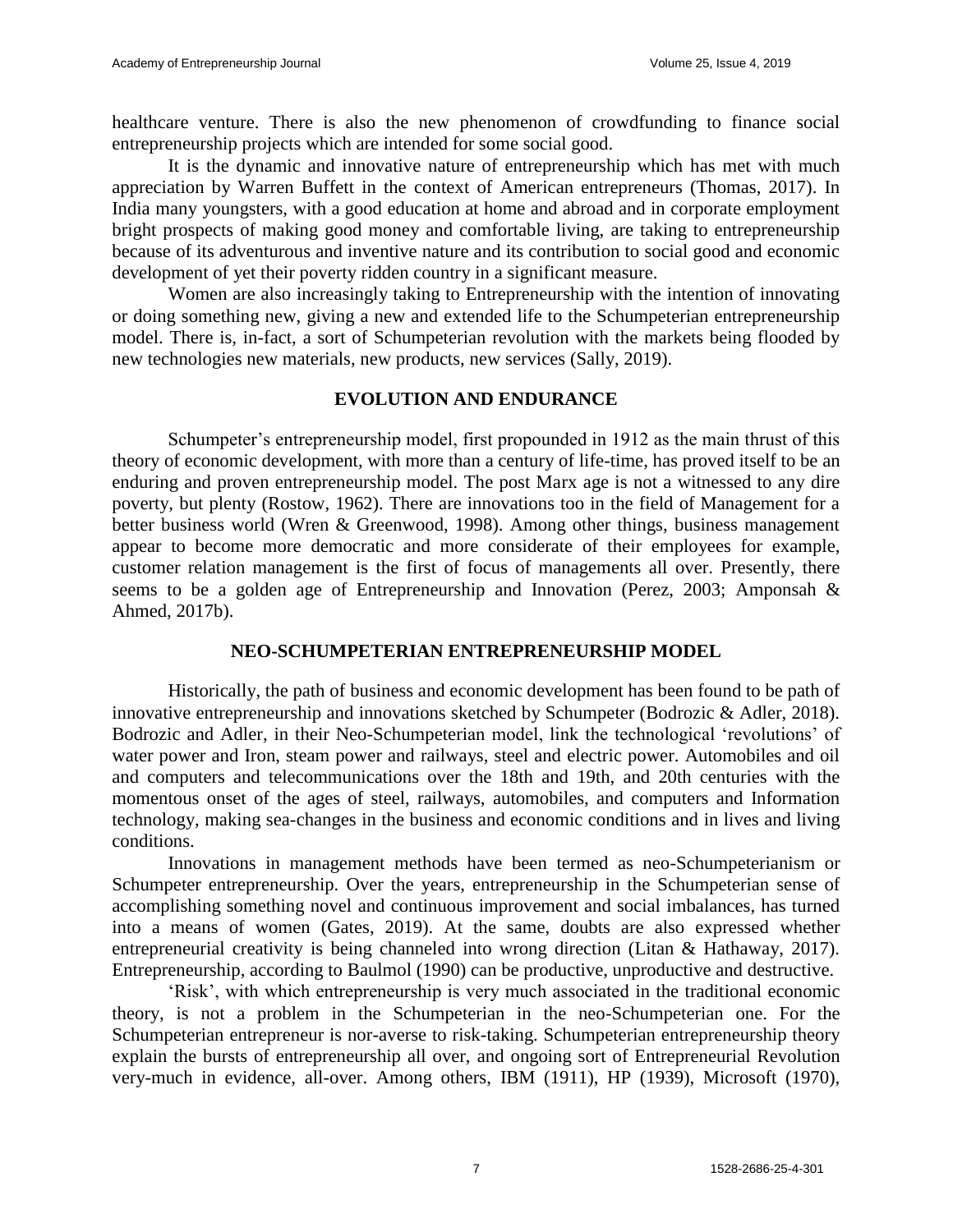Apple (1976); Google (1990) are the standing evidences of the Entrepreneurial Age (Bordozic  $\&$ Adler, 2018).

Bangladesh, according to the Asian Development bank from 14 per cent in 1971, incredibly poor country at the time of Independence, and in 2020 it is forecasted to be 8 per cent, and it's likely to shed its LDC status by 2024 because of its rocketing economy, ahead of other Asian countries including India and China in growth rates (ADB, 2019). Bangladesh Grameen Bank (BGB) is an innovation in financing of the poor (Yunus, 2012). Among others, China's Ali Baba's Jack May who had made fortunes within no time but returned in Just mid 50s is perhaps an example of Schumpeterian entrepreneur. So, also, Richard Branson of 'Virgin' economy Airways, and Oprah Winfrey of Harpo, Inc.

The evolutionary and enduring Schumpeterian theory has some policy implications.

## **POLICY IMPLICATIONS AND CONCLUSION**

States should be entrepreneurial states, as the United Arab Emirates which runs many successful innovative enterprises like Ports and Airways. There should not be any running away from innovative state entrepreneurship. Government should take all steps from infrastructure to training to finance to monitoring to marketing to promote healthy and productive entrepreneurship. Sound banking is essential for healthy entrepreneurship, but presently banking all over seems to be within perfect state. The first client of banking is business. With so many problems, say from environment to education, entrepreneurship should be well diversified. With women supposed to be better entrepreneur, women entrepreneurship calls for the fillip. There is a need for skill development programs and facilities for entrepreneurship development. In sum, all efforts should be in place for healthy overall entrepreneur and sound eco-developed in the underdeveloped and developing countries.

J.A. Schumpeter's was a 'foresighted vision of economic development' more than a century (Becker & Knudsen, 2002), which has proved of historical and contemporary works at the Centre of Schumpeter's theory of economic development, is the human factor of entrepreneur and progressive innovative entrepreneurship actively over the years, resulting new products, materials, etc., which have resulted in improved standards of living.

#### **REFERENCES**

- Adelman, I. (1961). Theories of Economic Growth and Development. Stanford University Press, Stanford.
- Ahmed, G. (2012). Krugman trade theory and developing economies. *China–USA Business Review, 11*(12), 1557- 1564.
- Ahmed, G. (2013). Recessionary global business environment. *Global Journal of Research in Management, 3*(2), 1- 14.
- Ahmed, G. (2015). BOP theory in an emerging market economy: India under the microscope. *International Journal of Business and Economic Development, 3*(2), 12-22.
- Ahmed, G. (2016a). Living luxury in the Middle East Forbes middle east. *50*, 39-41.
- Ahmed, G. (2016b). Innovation in Health Entrepreneurship: A Case Study of Yogi Entrepreneurship-Patanjali Ayurved' in Emerging Trends in Business: Case Study Perspectives, Gaurav, K., Govindani, J., & Zarar, R. (eds.), Excel Publishers, 147-151.
- Ahmed, G. (2016c). Entrepreneurship in the United Arab Emirates. *Young Vision*, 15-28.
- Ahmed, G. (2017). A Quarter Century of Economic Reforms of India (1991-2016). *Theoretical Economics Letters, 7*(5), 1102-1107.
- Al-Jarrah, I., Al-Zu'bi, M.F., Jaara, O., & Alshurideh, M. (2012). Evaluating the impact of financial development on economic growth in Jordan. *International Research Journal of Finance and Economics, 94,* 123-139.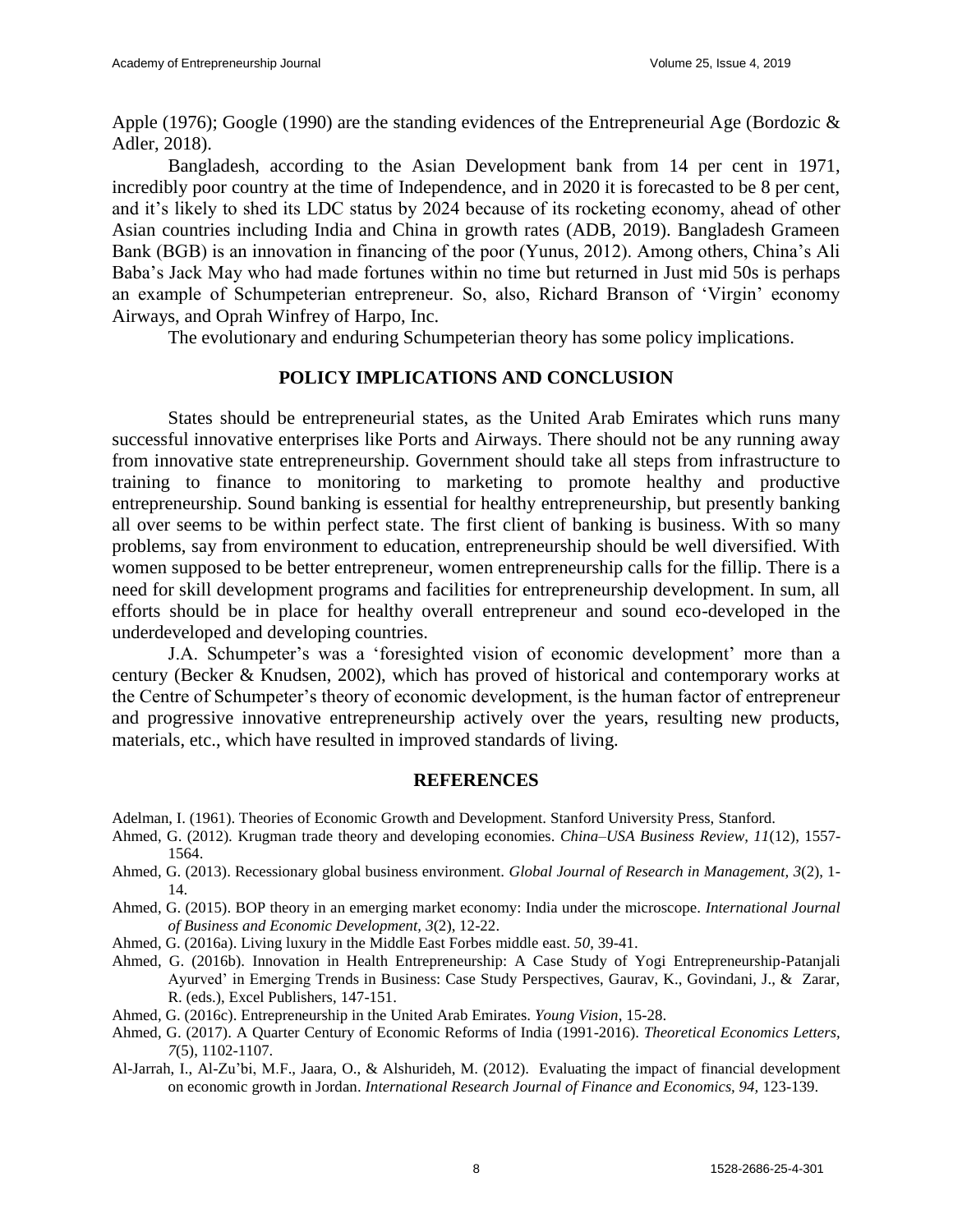- Amponsah, C., & Ahmed, G. (2017a). Factors affecting entrepreneurships in emerging economies: A case of Dubai. *Journal for International Business and Entrepreneurship Development, 10*(2), 120-137.
- Amponsah, C., & Ahmed, G. (2017b). New global dimensions of business excellence. *International Journal of Business Excellence, 13*(1), 60-78.
- Ahmed, G. (2018). Transforming the UAE from desert to developed economy. Forbes Middle East, *70*, 15-29,
- Asian Development Bank (2019). Bangladesh's economy is growing faster than those of its neighbors. Asian Development Bank Outlook.
- Baulmol, W. (1990). Entrepreneurship: Productive, Unproductive, and Destructive. *Journal of Political Economy, 98*(5), 893-921.
- Becker, M.C., & Knudsen, T. (2002). Schumpeter 1911: farsighted visions of economic development. *The American Journal of Economics and Sociology, 61*(2), 387-403.
- Becker, M.C., & Knudsen, T. (2012). Schumpeter's theory of economic development: 100 years of Development. *Journal of Evolution Economics, 22*, 917-933.
- Bodrozic, Z., & Adler, P.S. (2018). The evolution of management models: A neo-schumpeterian theory. *Administrative Science Quarterly, 63*(1), 85-129.
- Brandes, S.D. (1976). American Welfare State Capitalism 1880-1940, University of Chicago Press. Chicago.
- Drucker, P. (1999). The Discipline of Innovation. *Harvard Business Review*, 5-10.
- Ghannajeh, A.M., AlShurideh, M., Zu'bi, M.F., Abuhamad, A., Rumman, G.A., Suifan, T., & Akhorshaideh, A. H.O. (2015). A qualitative analysis of product innovation in Jordan's pharmaceutical sector. *European Scientific Journal, 11*(4), 474-503.
- Gates, M. (2019). The moment of lift–how empowering women changes the world. Flatiron Books, NY.
- Gierseh, H. (1984). The age of Schumpeter. *American Economic Review, 74*(2), 103-109.
- Heilbroner, R.L. (1986). The Worldly Philosophers, Simon & Schuster, NY.
- Hisrich, R., Peters, M., & Shepherd, D. (2016). Entrepreneurship, 11th edition, McGraw Hill, New York. 6-7.
- Kindelberger, C.K. (1977). Economic Development, McGraw Hill, NY, 1-2.
- Litan, R.E., & Hathaway, I. (2017). Is America Encouraging the Wrong Kind of Entrepreneurship? *Harvard Business Review*, 1-5,
- Malthus, T.R. (1769). Principles of Political Economy, NY, 1951.
- Marx, K. (1861). Das Capital, Foreign Language Publishing House, Moscow, 1961 (Reprint).
- Monica, P.R. (2019). The stock market now has two \$1trillion companies: Amazon and Microsoft' CNN Business, Acessed on 23 November, from: https://edition.cnn.com/2019/07/11/investing/amazon-microsoft-trilliondollar-market-value/index.html
- Misra, S.K., & Puri, V.K. (1983). Indian Economy, *Himalaya Publishing House*, 116.
- Mishra, S.K., & Puri, V.K. (1991). Indian Economy, *Himalaya Publishing House*, 114-115.
- O'Boyle, E.J. (2017). Schumpeter and Economic Man. *International Journal of Social Economics, 14*(1), 141-50.
- Paul, J. (2018). Business Environment, 4th ed. McGraw Hill.
- Perez, C. (2003). Technological revolutions and financial capital: The dynamics of bubbles and golden ages. Edward Elgar, Cheltenham, UK.
- Peters, T. (1997). The Circle of Innovation, Knopf, NY.
- Prahalad, C.K. (2010). The Fortune at the Bottom of the Pyramid: Eradicating Poverty through Profit,  $5<sup>th</sup>$ Edition, Pearson Education, Inc. Upper Saddle River, NJ.
- Puri, V.K., & Misra, S.K. (1995). Economics of development and planning theory and practice. *Himalaya Publishing House*, *5,* 127-136.
- Ricardo, D. (1817). The Principles of Political Economy and Taxation, Bent & Sons, London, 1937 (Reprint).
- Rostow, W.W. (1962). The stages of economic growth. Cambridge University Press, London.
- Sally, M. (2019). No Kidding: Donkey's Mask is the New Elixir. *Economic Times, 11*, 5-10.
- Samuelson, N. (1980). Economics. 726-727, McGraw-Hill, NY.
- Schermerhorn Jr. (2008). Management, 9th ed. Wiley Publisher, NJ.
- Schumpeter, J.A. (1912). The Theory of Economic Development, Stanford University Press, 1969 (Reprint).
- Schumpeter, J.A. (1934). The theory of economic development: An inquiry into profits. Capital, Credit. Interest and the Business Cycle, 2ed. Cambridge, MA: Harvard University Press.
- Schumpeter, J.A. (1942). Capitalism, socialism and democracy. New York: Harper & Row.
- Schumpeter, J.A. (1949). Economic theory and entrepreneurial history in Wohl, R.R. (ed.), Change and the entrepreneur: postulates and the patterns for entrepreneurial history, Research Center in Entrepreneurial History, Cambridge, Massachusetts: Harvard University Press.